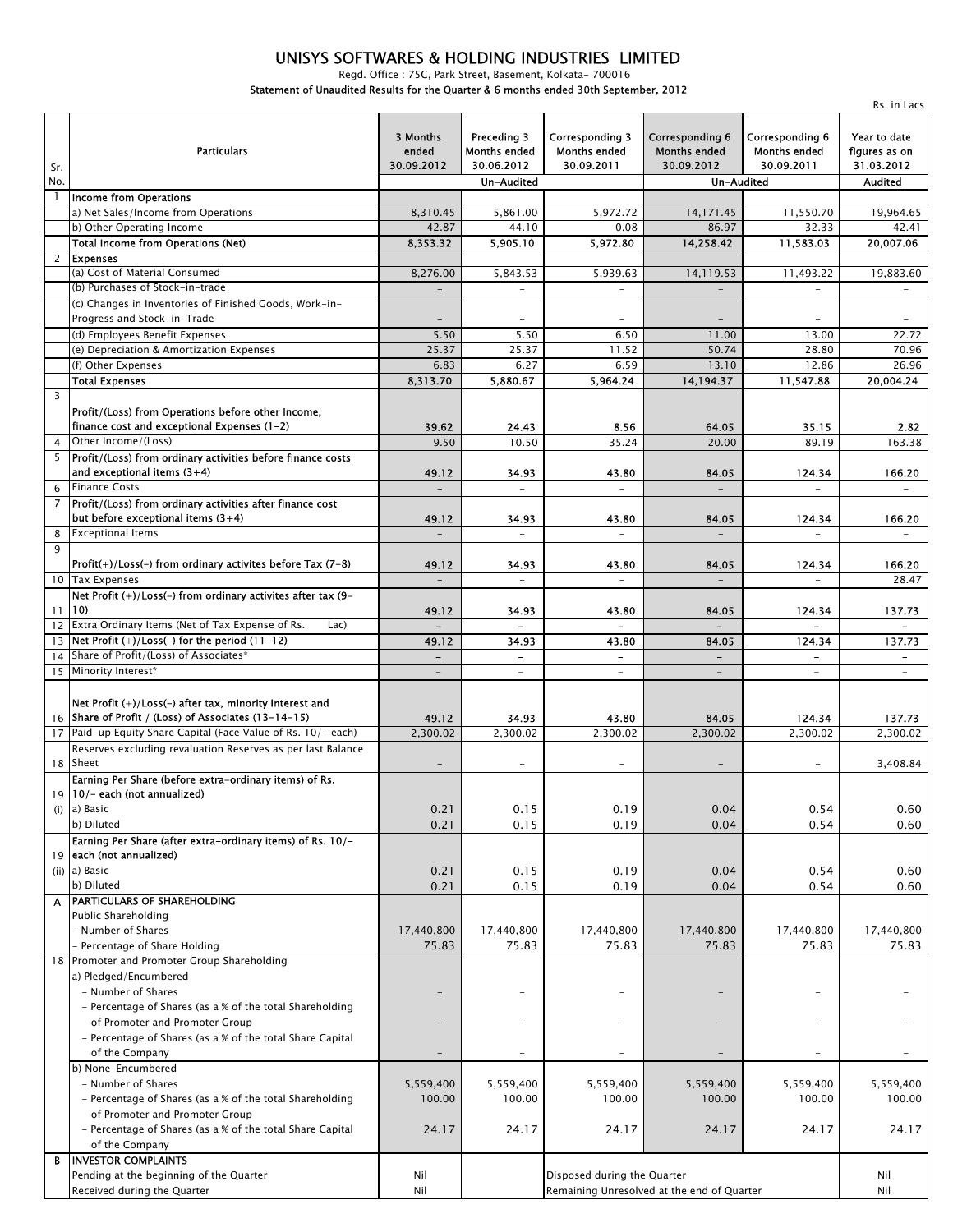#### Un-Audited Segment Results for the Quarter & 6 months ended 30th September, 2012

| Sr.<br>No.     | <b>Particulars</b>                          | 3 Months<br>ended<br>30.09.2012 | Preceding 3<br><b>Months ended</b><br>30.06.2012 | <b>Corresponding 3</b><br><b>Months ended</b><br>30.09.2011 | Corresponding 6<br><b>Months ended</b><br>30.09.2012 | Corresponding 6<br><b>Months ended</b><br>30.09.2011 | Year to date<br>figures as on<br>31.03.2012 |
|----------------|---------------------------------------------|---------------------------------|--------------------------------------------------|-------------------------------------------------------------|------------------------------------------------------|------------------------------------------------------|---------------------------------------------|
|                |                                             | <b>Unaudited</b>                |                                                  |                                                             | <b>Unaudited</b>                                     |                                                      | <b>Audited</b>                              |
|                | <b>Segment Revenue</b>                      |                                 |                                                  |                                                             |                                                      |                                                      |                                             |
|                | a) Sale of Software & Hardware / Mobile     | 8,310.45                        | 5,861.00                                         | 5,972.72                                                    | 14,171.45                                            | 11,550.70                                            | 19,964.65                                   |
|                | b) Investment Activities                    | 42.87                           | 44.10                                            | 0.08                                                        | 86.97                                                | 32.33                                                | 163.38                                      |
|                | c) Other Income                             | 9.50                            | 10.50                                            | 35.24                                                       | 20.00                                                | 89.19                                                | 42.41                                       |
|                | <b>Total Income from Operations</b>         | 8,362.82                        | 5,915.60                                         | 6,008.04                                                    | 14,278.42                                            | 11,672.22                                            | 20,170.44                                   |
| 2 <sup>1</sup> | Segment Profit/(Loss) before Interest & Tax |                                 |                                                  |                                                             |                                                      | -                                                    |                                             |
|                | a) Sale of Software & Hardware / Mobile     | 18.00                           | 12.20                                            | 8.60                                                        | 30.20                                                | 18.80                                                | 2.82                                        |
|                | b) Investment Activities                    | 31.12                           | 22.73                                            | 35.24                                                       | 53.85                                                | 105.54                                               | 163.38                                      |
|                | c) Other Unallocable Activities             | $\overline{\phantom{0}}$        | $\overline{\phantom{0}}$                         | $\overline{\phantom{0}}$                                    | -                                                    | $\overline{\phantom{0}}$                             | -                                           |
|                | <b>Profit before Tax</b>                    | 49.12                           | 34.93                                            | 43.84                                                       | 84.05                                                | 124.34                                               | 166.20                                      |
|                | 3 Capital Employed                          |                                 |                                                  |                                                             |                                                      | -                                                    |                                             |
|                | a) Software & Hardware / Mobile             | 55.00                           | 55.00                                            | 57.10                                                       | 55.00                                                | 57.10                                                | 55.00                                       |
|                | b) Investment Activities                    | 5,483.79                        | 5,408.37                                         | 5,494.35                                                    | 5,483.79                                             | 5,494.35                                             | 5,349.00                                    |
|                | c) Other Unallocable Activities             | 254.26                          | 279.63                                           | 144.02                                                      | 254.26                                               | 144.02                                               | 305.00                                      |
|                | <b>Total</b>                                | 5,793.05                        | 5,743.00                                         | 5,695.47                                                    | 5,793.05                                             | 5,695.47                                             | 5,709.00                                    |
| Notes:         |                                             |                                 |                                                  |                                                             |                                                      |                                                      |                                             |

1. Segmental Report for the Quarter as per AS-17 of ICAI is not applicable for the Quarter.

2. Above resultes were reviewed by Audit Committee taken on record in Board Meeting held on 12 th November, 2012.

3. Provision for Taxation will be made at the end of the Financial Year.

4. Figures of Previous Year/Quarter/Period has been recasted/regrouped wherever necessary.

5. The Statutory Auditors of the Company have carried out "Limited Review" of the above Financial Results.

For Unisys Softwares & Holding Industries Ltd.

Date : 12th November, 2012

Place : Kolkata

Jagdish Prasad Purohit Managing Director

 $Sd/-$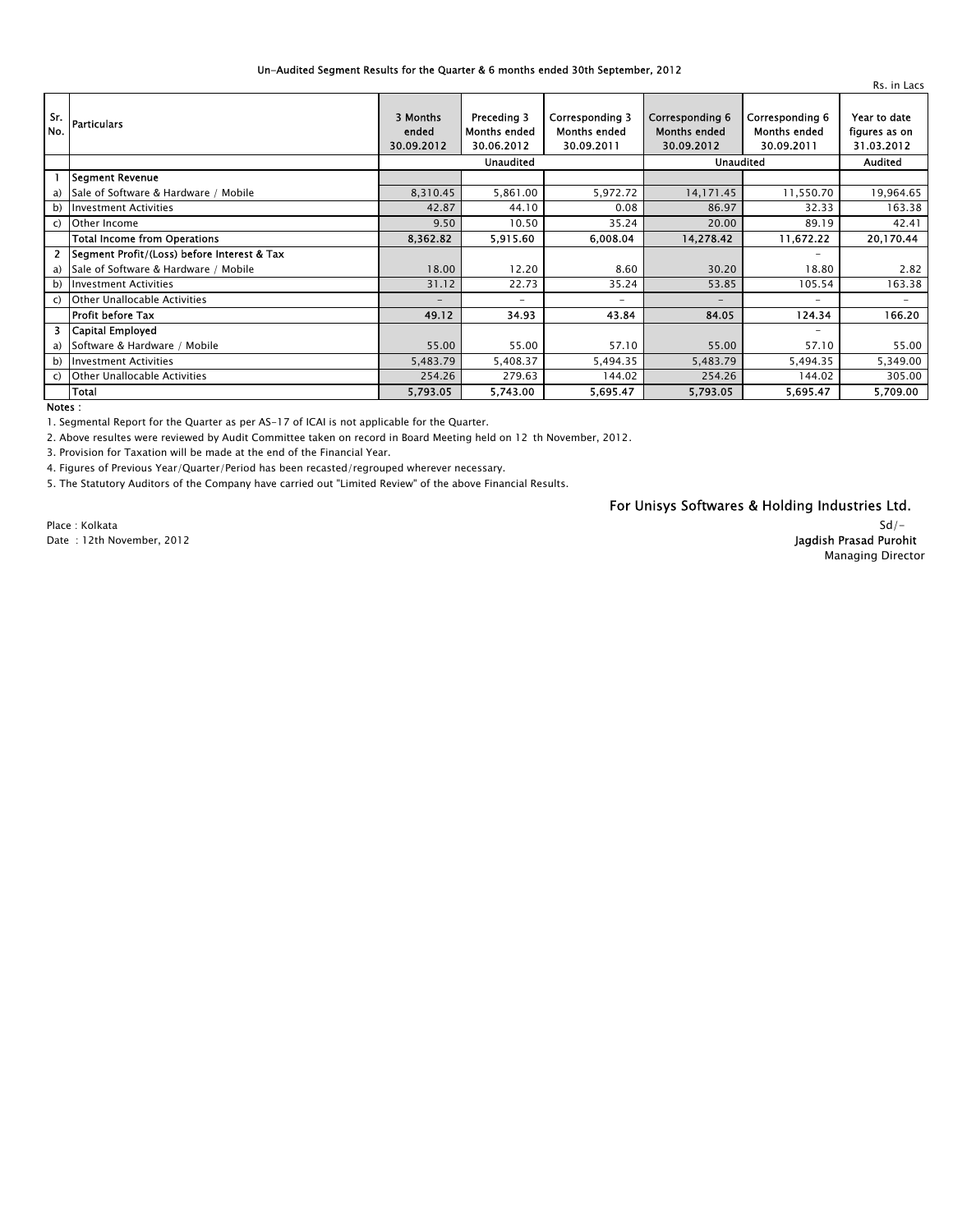### UNISYS SOFTWARES & HOLDING INDUSTRIES LTD Statement of Assets & Liabilities

| Rs. in Lacs |                                           |                         |               |  |  |
|-------------|-------------------------------------------|-------------------------|---------------|--|--|
|             |                                           | For the Half Year Ended |               |  |  |
|             | <b>Particulars</b>                        | 30th Sept 2012          | 30th Sept 201 |  |  |
|             |                                           | Un-Audited              | Un-Audited    |  |  |
| A           | <b>EQUITY &amp; LIABILITIES</b>           |                         |               |  |  |
|             | 1 Shareholders' Fund                      |                         |               |  |  |
|             | (a) Share Capital                         | 2,300.02                | 2,300.02      |  |  |
|             | (b) Reserves and Surplus                  | 3,492.89                | 3,395.45      |  |  |
|             | (c) Money Received against Share Warrants |                         |               |  |  |
|             | Sub-Total - Share Holders Fund            | 5,792.91                | 5,695.47      |  |  |
|             | 2 Share Capital Money (Pending Allotment  |                         |               |  |  |
|             | 3 Minority Interest*                      |                         |               |  |  |
|             | 4 Non Current Liabilities                 |                         |               |  |  |
|             | (a) Long Term Borrowings                  |                         |               |  |  |
|             | (b) Deferred Tax Liabilities (Net)        |                         |               |  |  |
|             | (c) Other Long Term Liabilities           |                         |               |  |  |
|             | (d) Long Term Provisions                  |                         |               |  |  |
|             | Sub-Total - Long Term Liabilities         |                         |               |  |  |
|             | <b>5 Current Liabilities</b>              |                         |               |  |  |
|             | (a) Short Term Borrowings                 |                         |               |  |  |
|             | (b) Trade Payables                        | 20,583.68               | 11,949.49     |  |  |
|             | (c) Other Current Liabilities             | 3,770.20                | 8,709.91      |  |  |
|             | (d) Short Term Provisions                 | 26.82                   |               |  |  |
|             | Sub-Total - Current Liabilities           | 24,380.70               | 20,659.40     |  |  |
|             | <b>TOTAL EQUITY &amp; LIABILITIES</b>     | 30,173.61               | 26,354.87     |  |  |
| B           | <b>ASSETS</b>                             |                         |               |  |  |
| 11          | <b>Non-Current Assets</b>                 |                         |               |  |  |
|             | (a) Fixed Assets                          | 253.77                  | 144.02        |  |  |
|             | (b) Goodwill on Consolidation*            |                         |               |  |  |
|             | (c) Non-Current Investments               | 13,309.45               | 10,875.08     |  |  |
|             | (d) Deferred Tax Assets (Net)             |                         |               |  |  |
|             | (e) Long Term Loans & Advances            |                         |               |  |  |
|             | (f) Other Non-Current Assets              | 18.36                   | 20.72         |  |  |
|             | Sub-Total - Non Current Assets            | 13,581.58               | 11,039.82     |  |  |
|             | 2 Current Assets                          |                         |               |  |  |
|             | (a) Current Investments                   |                         |               |  |  |
|             | (b) Inventories                           | 470.41                  |               |  |  |
|             | (c) Trade Receivables                     | 9,330.23                | 9,931.17      |  |  |
|             | (d) Cash & Cash Equivalents               | 32.01                   | 25.08         |  |  |
|             | (e) Short Term Loans & Advances           | 6,759.38                | 5,358.80      |  |  |
|             | (f) Other Current Assets                  |                         |               |  |  |
|             | Sub-Total - Current Assets                | 16,592.03               | 15,315.05     |  |  |
|             | <b>TOTAL - ASSETS</b>                     | 30,173.61               | 26,354.87     |  |  |